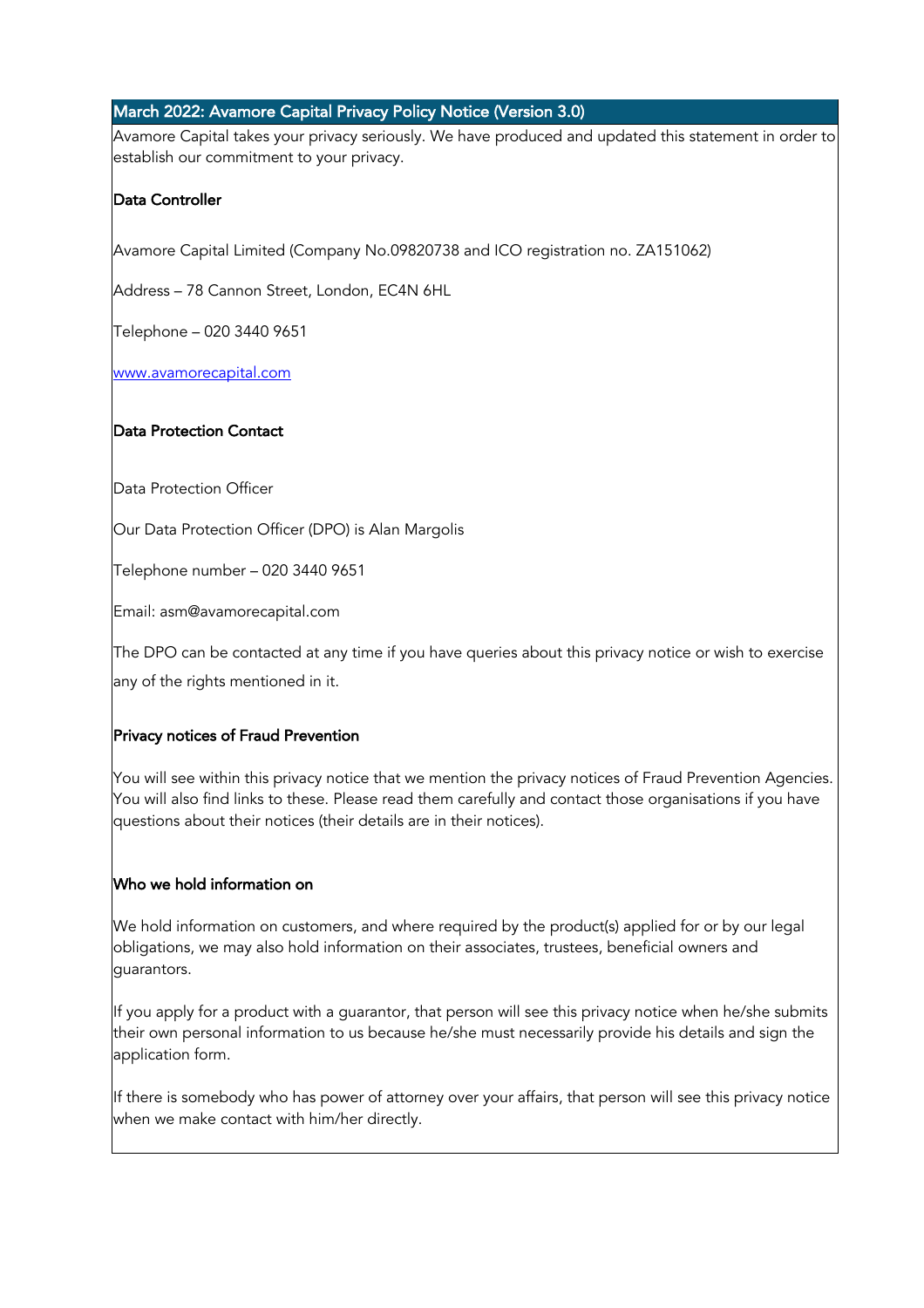Where the customer is a corporate entity, information will be stored on the individual signatories to the agreement, directors, trustees, beneficial owners and any guarantors.

#### How we use your information

We may use the personal information which we hold about you for the following legal reason(s). For some processing more than one legal reason may be relevant except where we rely on your consent):

#### Performance of Contract

We will process your personal information when that information is necessary to perform our contract with you, or for taking steps prior to entering into the contract with us (but where the party to the contract is a corporate or business, this legal reason for processing personal data regarding any individual named or associated will not apply).

We will do this for providing you with the product applied for and servicing that product during the life of the relationship. This could include:

• updating, consolidating, and improving the accuracy of our records;

arrears and debt recovery activities;

• sharing your personal information with payment services providers (this means a firm providing and maintaining a payment account) such as when you ask us to share information about your account with them;

notifying you about either important changes to the features and operation of the product;

responding to your enquiries and complaints;

#### Legal Obligations

We will process your personal information when it is necessary to comply with our legal obligations including:

checking your identity (this means you as an individual and/or you as a person associated with a corporate entity who is our customer – as relevant), anti-money laundering checks and checks with Fraud Prevention Agencies pre-application, at the application stage, and periodically after that;

crime detection, prevention, and prosecution;

regulatory reporting;

when required by law and for compliance with laws that apply to us;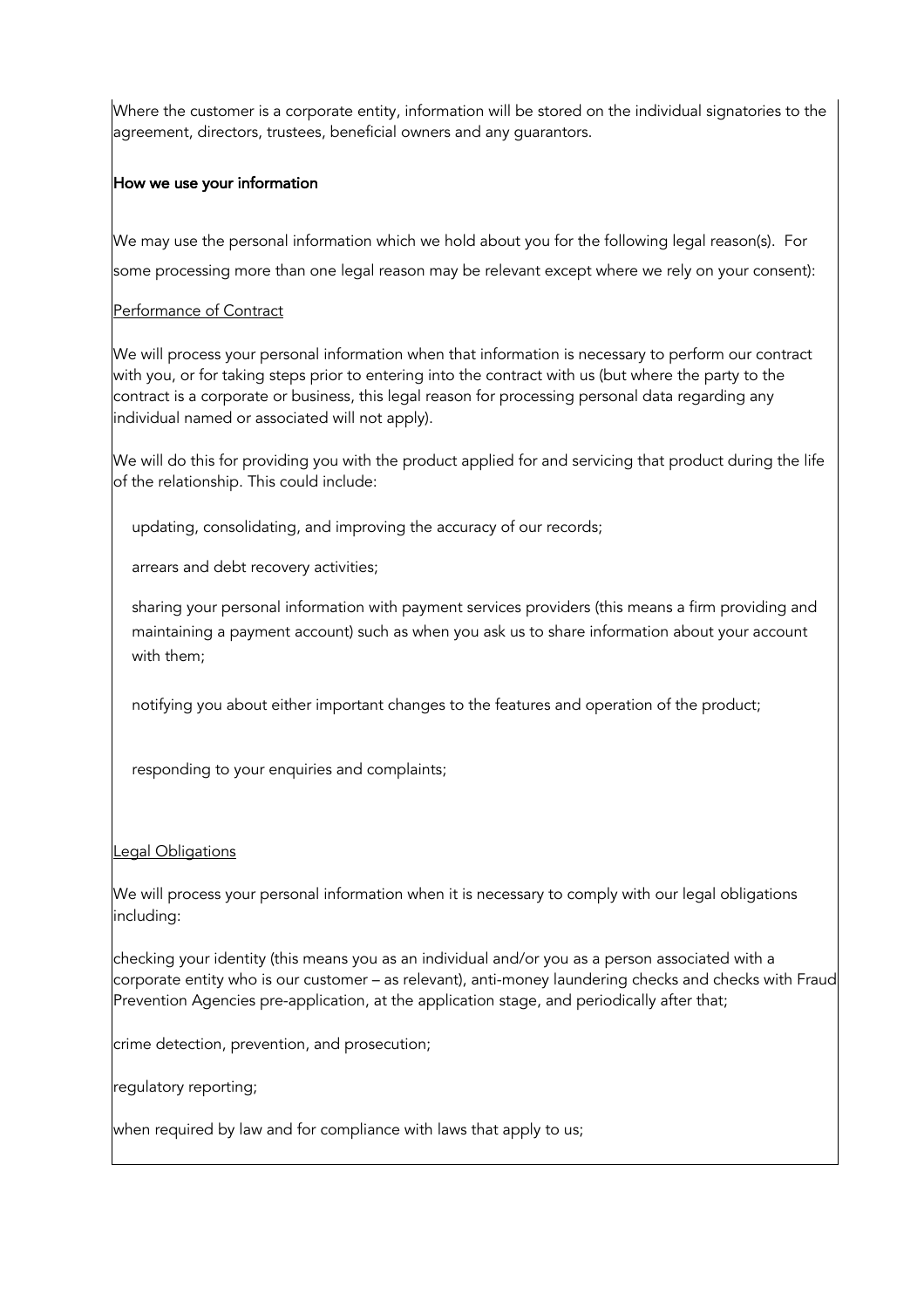to process information about a crime or offence, and proceedings related to these (in practice this will be relevant if we know or suspect fraud);

when we share your personal information with other people and organisations including:

– your guarantor (if you have one), joint account holders and any person with power of attorney over your affairs (in each case only if relevant to you);

– other payment service providers such as when you ask us to share information about your account with them;

– Governmental and regulatory bodies such as HMRC, the Financial Conduct Authority, the Financial Ombudsman Service, the Information Commissioner's Office;

– Courts and to other organisations where that is necessary for the administration of justice.

#### Legitimate Interests

We will process your personal information where we consider that it is, on balance, after having considered your rights, appropriate for us to do so for the following legitimate interests (for ourselves and in some cases other organisations as listed below):

• processing personal information about you as an individual and you as a person associated with a corporate entity (or its subsidiaries) who is our customer – as relevant. For example, a signatory, director, trustee, >25% shareholder, controller or where you hold Power of Attorney for a customer;

to carry out searches at Credit Reference Agencies (CRAs) pre-application, at the application stage, and periodically after that;

administering and managing your account and services relating to it;

testing new systems and checking upgrades to existing systems;

to adhere to guidance and best practice under the regimes of governmental and regulatory bodies such as HMRC, the Financial Conduct Authority, the Financial Ombudsman Service the Information Commissioner's Office;

for some marketing purposes (this applies if you are a corporate customer or a Credit Intermediary/Broker/or other intermediary) and in that case we will market to you based on this being for our legitimate interests;

processing your information where you provide us with a CV in relation to an employment vacancy you have applied for, or where you are submitting a CV with a view to future opportunities;

• portfolio modelling, statistical and trend analysis, with the aim of developing and improving products and services or modelling our risk profile;

for all of the Profiling that we do (see below for further information on Profiling);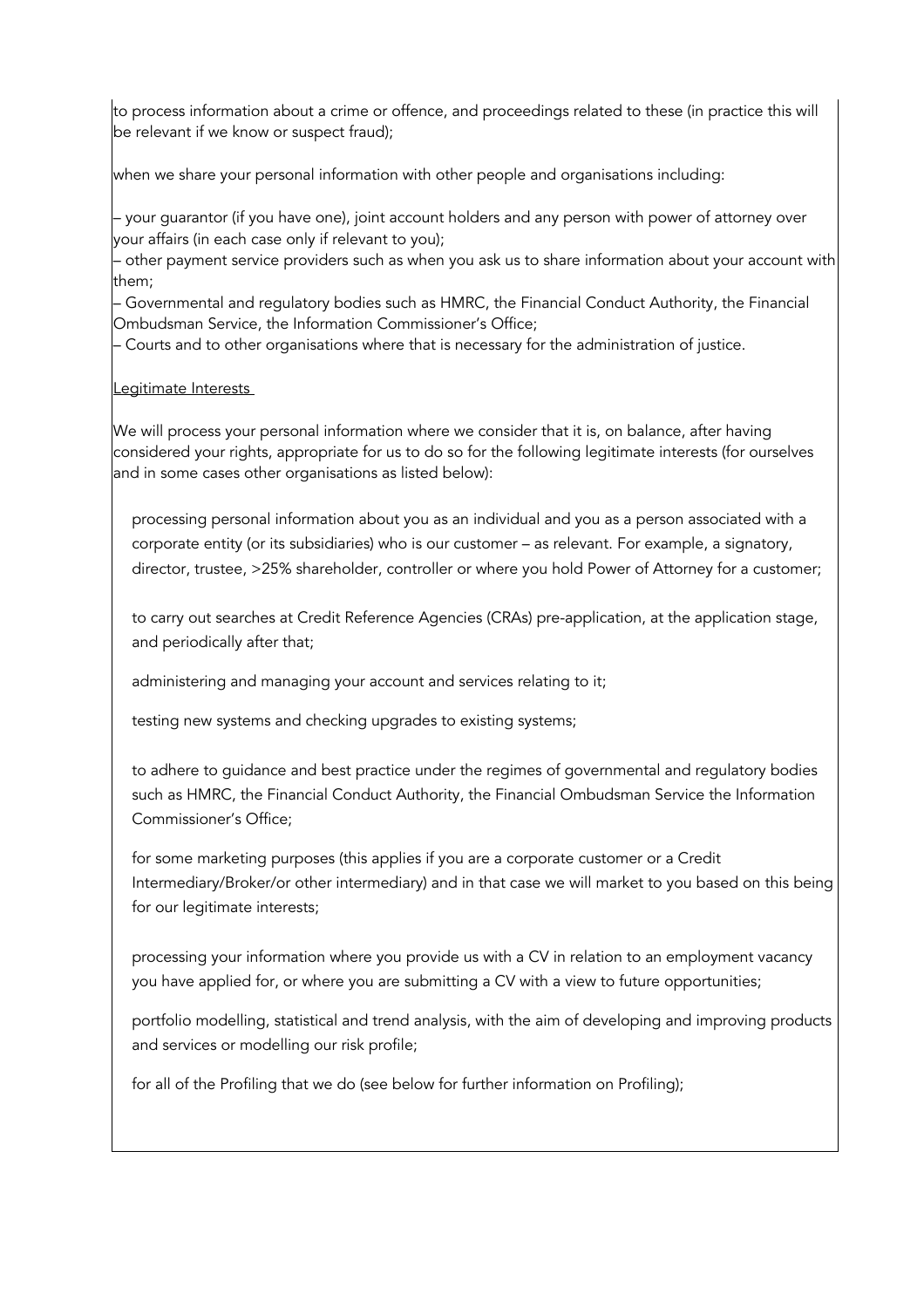• when we share your personal information with other people and organisations including:

– the broker or other intermediary who introduced you to us (if you have one);

– our legal and professional advisers, auditors and platform providers;

–organisations and businesses who provide services to us such as debt recovery agencies, field agents, solicitors and suppliers of back office/servicing functions or IT services;

CRAs and other lenders who also hold or seek to hold a charge on any property on which we hold security;

– your guarantor (if you have one), joint account holders and any person with power of attorney over your affairs (in each case only if relevant to you);

– other payment service providers such as when you ask us to share information about your account with them;

Governmental and regulatory bodies such as HMRC, the Financial Conduct Authority, the

Ombudsman, the Information Commissioner's Office and under the Financial Services Compensation Scheme (in cases where we are not under a legal compulsion to provide the personal information but where we consider this necessary for legitimate interests);

– buyers and their professional representatives as part of any restructuring or sale of our business or assets;–and

– Providing feedback to recruitment agencies, head hunters and other agencies on the suitability of your CV or on any interview undertaken.

#### Consent

Your personal information may be used for other purposes for which you have given your explicit permission, including.

• Information Sharing – When you give your consent for Avamore to share your personal information with another party.

• Marketing – We will only send marketing materials related to our products and services to individuals in accordance with this policy. You are in control of this consent and therefore it can be withdrawn at any time. Should you wish to do so please contact us on 020 440 9651 or email enquiries@avamorecapital.com.

Identification Checks - Avamore uses biometric information to confirm our customer's identity for some products. You will be informed when this data is to be collected and an alternative system of verifying your identity will be available. Biometric information will be held by Avamore Capital in accordance with this Policy.

• Customer Wellbeing – Customer wellbeing is important and we may hold information on your health, or other Special Categories of personal data, in order to service your agreement with us appropriately. In such cases we will explain why the information is needed and ask you to provide your consent to it being processed where this is needed. However, please note that sometimes there may be reasons of public interest or law which enable us to use this information without consent.

• Criminal Convictions – We may store information about any criminal conviction you may have had as part of our credit risk assessment process. There are reasons of public interest or law which enable us to use this information without consent.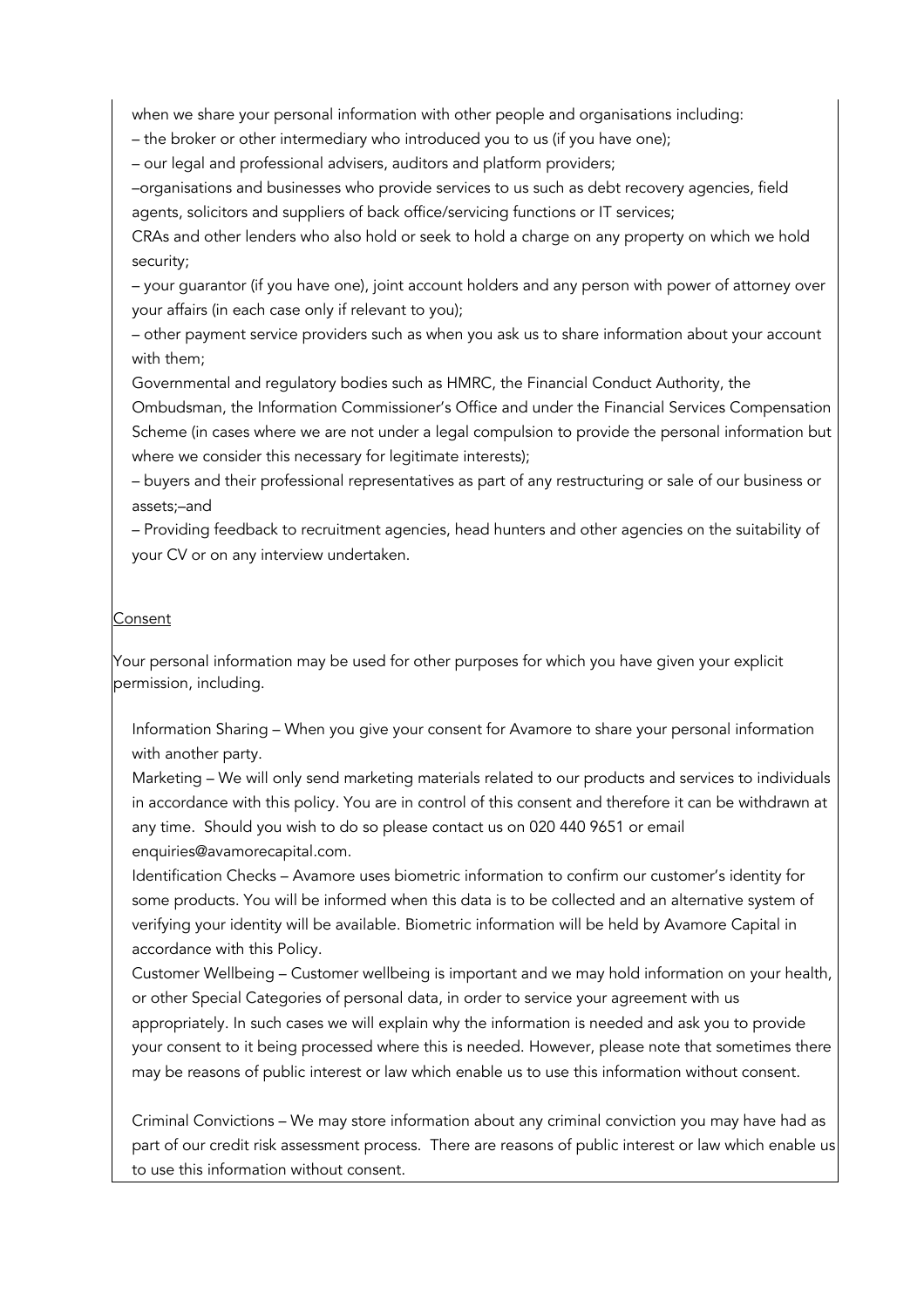# Source of Information

#### Credit Intermediaries

Where you have applied to us via a Credit Intermediary/Broker/or other intermediary, your information will have been provided to us by them based on the legal ground of legitimate interests.

When a Credit Intermediary/Broker/ or other intermediary processes your personal information on our behalf, this privacy notice will apply, and you should contact our Data Protection Officer to exercise your rights under data protection laws.

When a Credit Intermediary/Broker/ or other intermediary processes your personal information as a data controller in its own right, its own privacy notice will apply, and you should ask them for a copy if you do not have one by the time you are introduced to us.

Credit intermediaries/Brokers send us personal information in many forms. We may receive your information via email, paper forms or other paper formats, emailed forms or through a secure computer system.

#### **Direct Applicants**

If you are applying or have applied directly to us, the information stored by us will have been received directly from you either electronically or in paper form. This includes any information provided for any joint applicant or associate for which you have obtained permission. If you make a joint application, you must show this privacy notice to the other applicant and ensure they confirm that they know you will share information with us for the purposes described in it.

#### Other sources

We will also obtain personal information from CRAs (see below), public records and where you provide consent, business associates. Some of the personal information obtained from CRAs will have originated from publicly accessible sources. In particular, CRAs draw on court decisions, bankruptcy registers and the electoral register (also known as the electoral roll).

We will also obtain personal information from Fraud Prevention Agencies (see below).

In addition, we may obtain personal information from your employer, landlord, other lenders, HMRC, Department of Work and Pensions, publicly available directories, debt recovery and/or tracing agents, other organisations who assist in prevention and detection of crime, police and law enforcement agencies.

In addition, as part of our Financial Crime/Anti-Money Laundering checks, we may use a service provided by third parties. These are resellers of data which they obtain from public sources, Experian, Equifax, HMRC and Dow Jones. They take data from these sources into their system to provide us with further information to complete our customer due diligence. This means these third parties are or maybe a source of the personal information we have about you.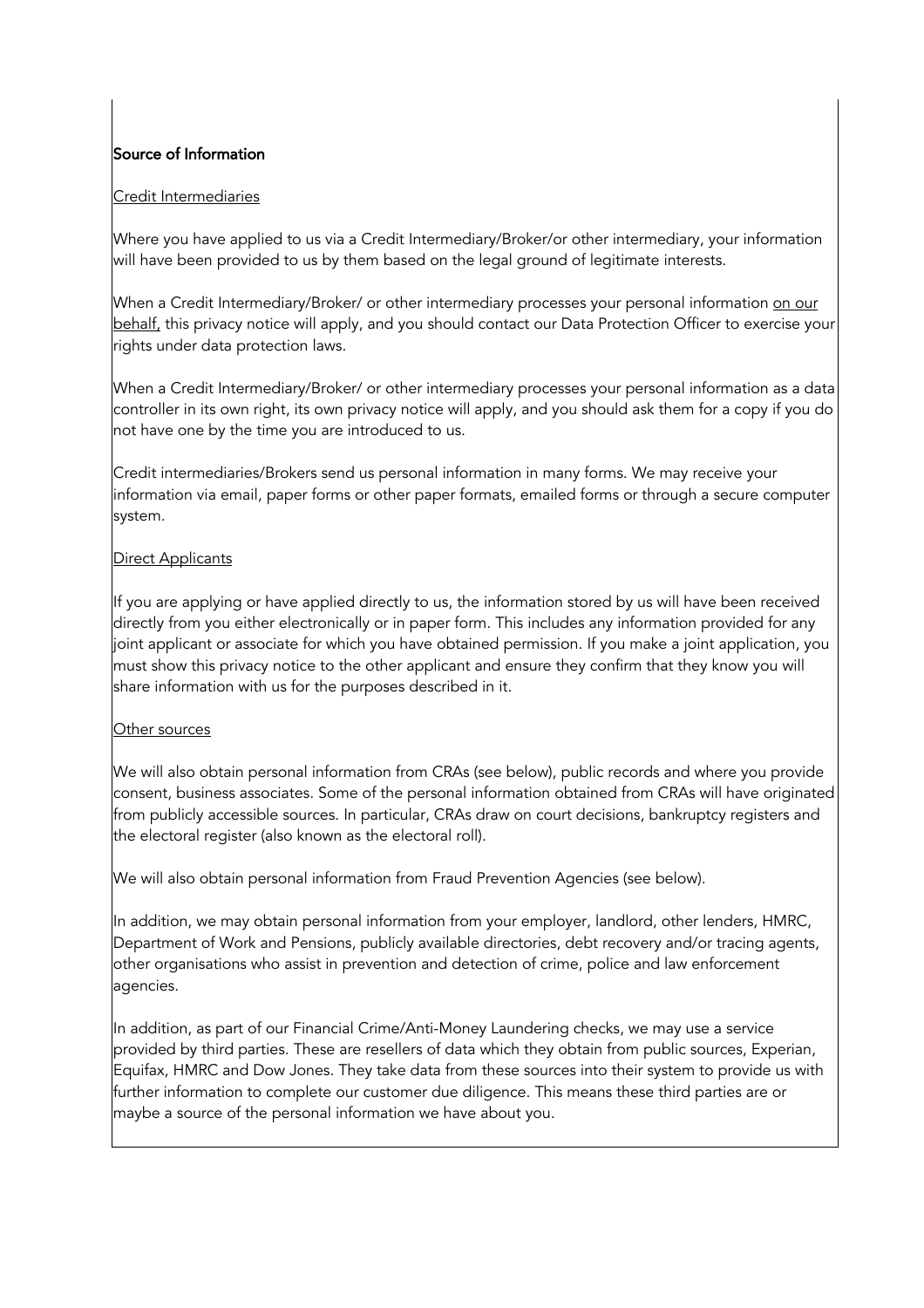Where you have provided your CV to a recruitment agency, head hunter or other agency with a view to obtaining employment and that agency has forwarded your details to us for consideration.

#### Who we may share the information with

We may share information outside Avamore if:

allowed by our agreement with you;

you provide consent;

it is needed by our agents, advisors or others involved in running accounts and services for you or collecting what you owe us (this would include debt recovery and field agents, solicitors, valuers and any supplier we have contracted with for back office/administration services);

it is needed by subcontractors to help us manage your accounts or records;

required by HMRC or other authorities;

permitted or required by the law, regulatory bodies or the public interest;

it is required by us or others to investigate or prevent crime;

it is needed by any other parties connected with your account (including guarantors);

#### Guarantor(s)

If you are a guarantor, the performance of the agreement to which you are a guarantor will not impact your credit profile unless a County Court Judgment is obtained against you, for non-payment/breach of the contract being your guarantee.

#### Credit Reference Agencies

We will perform identity checks on you, any joint applicant and guarantors, with one or more CRAs. We may also make periodic identity and financial crime searches to meet our on-going regulatory responsibilities.

We will not perform credit checks on you. However, you, as an individual borrower and/or you as a person associated with a corporate entity (or its subsidiaries) who is our customer – as relevant, for example, a signatory, director, trustee, >25% shareholder, controller or where you hold Power of Attorney for a customer may have to provide us with an UpToDate credit check before entering into and from time to time during our agreement with you.

#### Fraud Prevention Agencies

The personal information we have collected from you will be shared with fraud prevention agencies who will use it to prevent fraud and money-laundering and to verify your identity.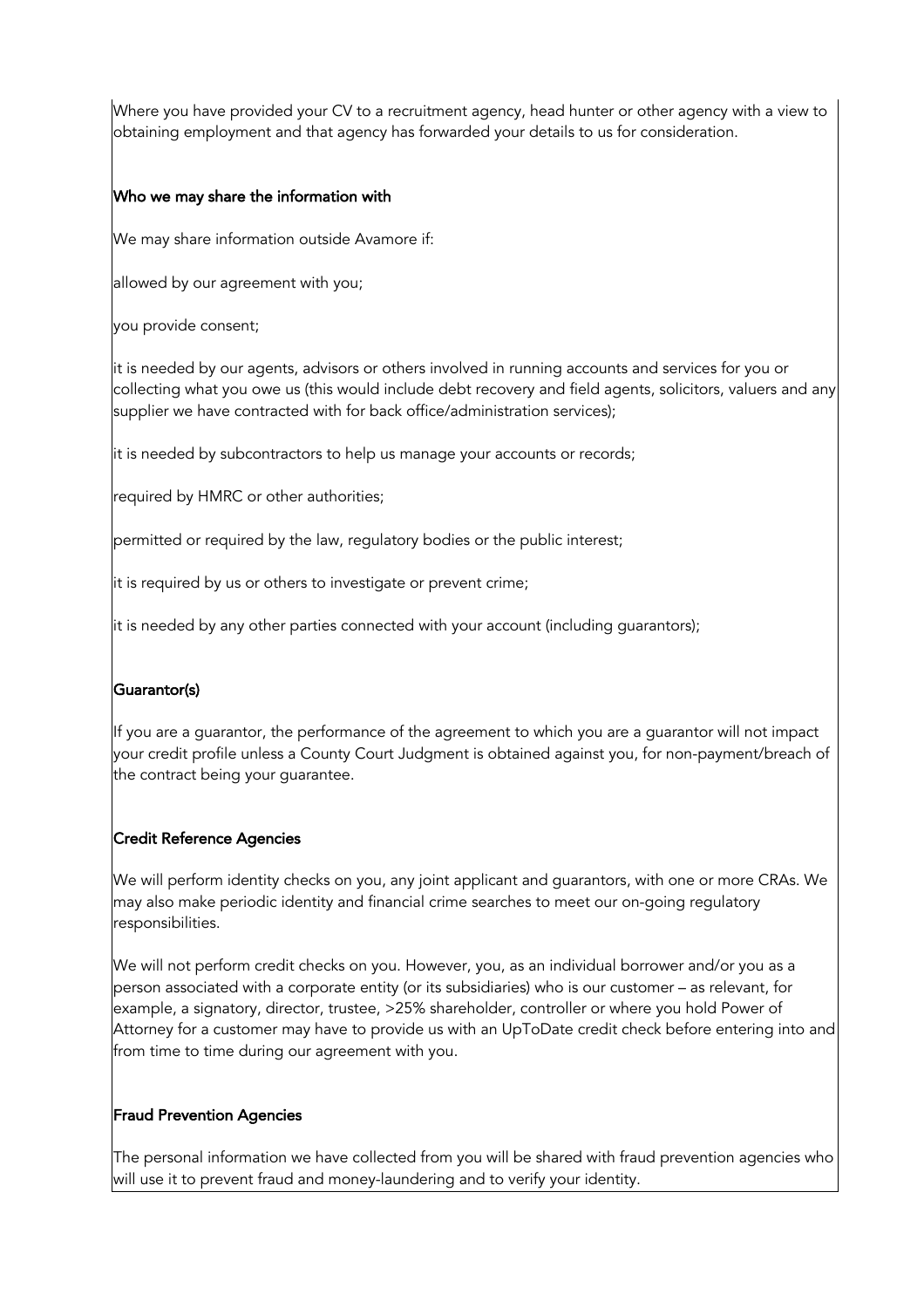If fraud is detected, you could be refused certain services, finance or employment. Further details of how your information will be used by us and these fraud prevention agencies, and your data protection rights, can be obtained by asking our DPO for a copy of the full privacy notice of the fraud prevention agency that we use.

The fraud prevention agencies that we work with have their own privacy notices – please see the links below. In case of conflict between their notice and our own privacy notice, ours will prevail in respect of our own processing of your personal information to prevent fraud and money laundering and to verify your identity.

In particular, you will see from our own notice that we consider compliance with our legal obligations as the lawful reason under data protection laws for the checks we do at fraud prevention agencies which involve processing your personal information to prevent fraud, money laundering and to verify your identity. In the fraud prevention agencies' notice they also mention the contract with you and legitimate interests as lawful reasons for fraud checks.

Nivo: https://www.nivohub.com/privacy-policy

Creditsafe: https://www.creditsafe.com/gb/en/legal/privacy-policy.html

#### Data Retention

The length of time we store your personal information depends on if your application resulted in taking out a product with us, the type of product you took and if the personal information is stored on the basis of your explicit consent rather than any other basis.

Applications that did not complete will be stored for 1 year from the date of the last activity;

Account information will be stored for 6 years from the date of account closure. Where you hold or are associated to multiple accounts the 6 years is effective from the date of closure of the last account held or associated to you.

Unless we explain otherwise to you, we will hold your personal information for the following periods:

Retention in case of queries. We will retain the personal information that we need to keep in case of enquiries from you (for instance, if you apply unsuccessfully for a product or service) for 12 months unless we have to keep it for a longer period (see directly below);

Retention in case of claims. We will retain the personal information that we need to keep for the period in which you might legally bring claims against us which in practice means 6 years from the date of closure for the last/only account with us unless we have to keep it for a longer period (see directly below); and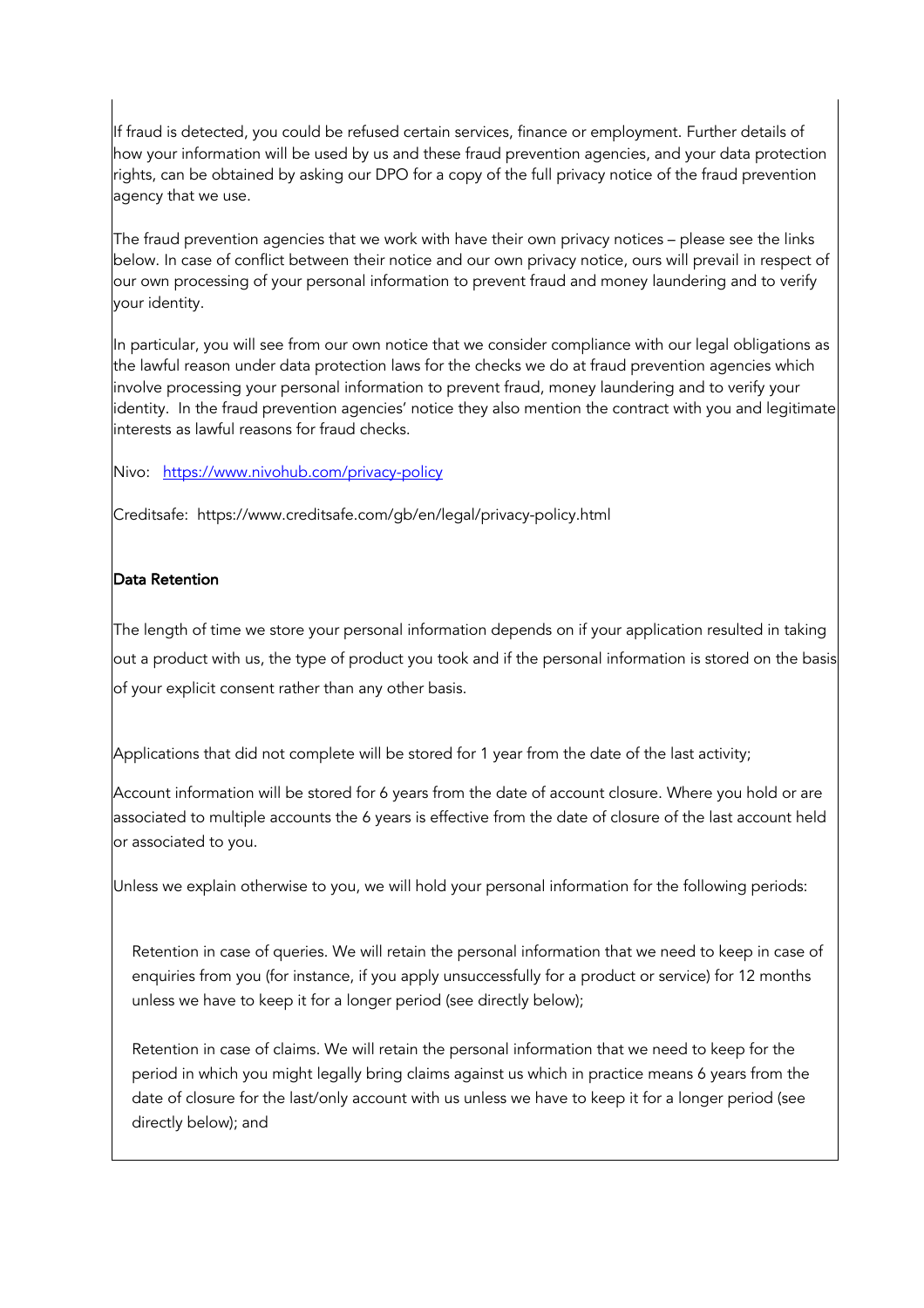Retention in accordance with legal and regulatory requirements. We will retain the personal information that we need to keep even after the relevant contract you have with us has come to an end for 6 years from the date of closure for the last/only account with us and this will be to satisfy our legal and regulatory requirements.

## Fraud related retention:

If we have identified:

- attempted fraud(s) or fraud(s)
- financial crime or
- for accounts where performance would mean that we would not wish to re-enter into a contract with you at a future point such as repossession of an asset, enforcement of guarantee or appointment of receivers and use of the right of set off, then;

based on the legal ground of this being necessary for our legitimate interest of seeking to protect our business against risk of fraud and of protection of our interests more generally with regard to potential financial loss and reputational damage, we will retain your personal information for a further 6 years after our usual retention period has passed.

# CVs

Where you have provided us your CV, unless we subsequently employ you, at which time you will be provided with an appropriate Privacy Notice, we will store your CV and the information contained therein for 12 months for our legitimate interests.

This is in case of questions or queries from you about your application and in case suitable other roles come up which might interest you. If you send us your CV, we will keep your details on file for a period of 12 months so that we may contact you in the event that a suitable opportunity at Avamore arises during that time.

If you'd rather we did not retain your details on file, please let us know as soon as possible by contacting us at enquiries@avamorecapital.com. In that case your CV will no longer be used by us to contact you about opportunities and it will be dealt with in accordance with our data retention policy.

#### Avamore Capital's website

Our website uses cookies to compile aggregate data about site traffic and site interaction so that we can offer better site experiences and tools in the future. We do not share this information with third parties.

We may also collect and use your IP address to help diagnose problems with our server, administer the website or receive broad demographic information about the use of our site. We do not share this information with third parties.

#### Data Access Rights

You have the right to obtain a copy of the personal information we are processing and to obtain information about how we process it. We will not charge you for providing you with the information but may charge you a reasonable fee for providing any additional copies.